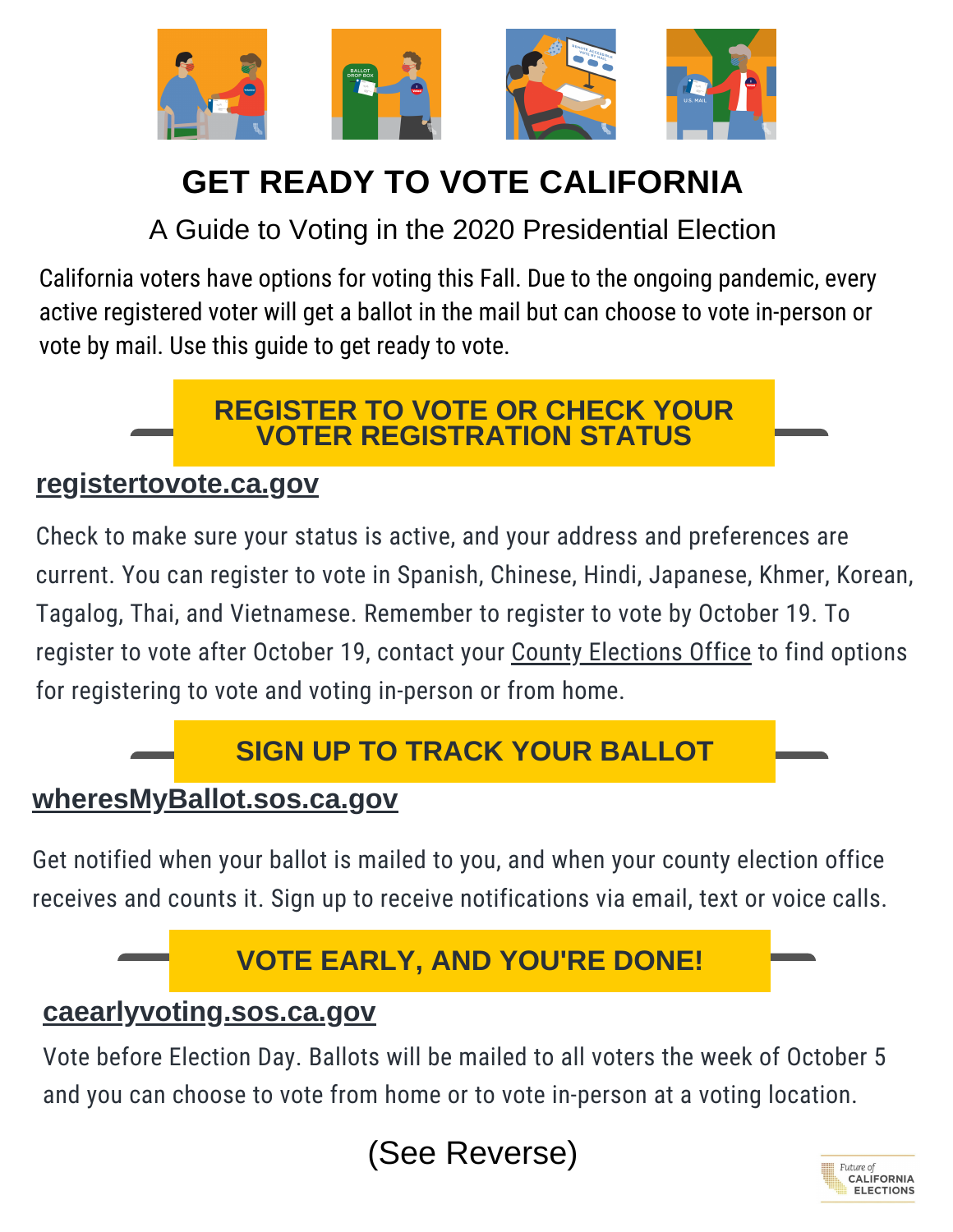### **VOTE EARLY AT HOME OR IN-PERSON**

## **[caearlyvoting.sos.ca.gov](https://caearlyvoting.sos.ca.gov/)**



**Fill out your ballot at home.** Seal, Sign and Date the envelope of your voted ballot. No postage is necessary. Return it as early as possible. You can return your ballot in the following ways:

- **United States Postal Service.** Drop it off at a mailbox or at any post office. Ballots must be postmarked by November 3, Election Day and received at your county election office by November 20.
- **Ballot Drop Box.** Many counties have conveniently located secure ballot boxes throughout the county. Find a [location.](https://caearlyvoting.sos.ca.gov/)
- **In-person Voting Location.** Drop it off at any in-person voting location in your county. Dates and hours vary by county. Find a [location.](https://caearlyvoting.sos.ca.gov/)
- **Trusted Person.** Have a friend or family member drop off your ballot for you. Follow the instructions on the envelope to designate that person.



**Vote in-person.** Many counties will offer opportunities to vote early. Voting locations may be updated in the coming weeks. Know where to go by checking your County [Election](https://www.sos.ca.gov/elections/voting-resources/county-elections-offices) Office website. Visit a voting location to:

- Vote on accessible voting machines
- Get assistance in the covered languages for your county
- Register and vote the same day
- Get a replacement ballot

### **OR VOTE ON ELECTION DAY, TUES. NOV. 3**

# **[Findmypollingplace.sos.ca.gov](https://www.sos.ca.gov/elections/polling-place/)**

Vote in-person on Election Day. Find where to vote. Locations will be open 7 a.m. to 8 p.m. You can vote if you are in line before 8 p.m. Wear a face covering and keep your physical distance. Poll workers will be available to assist you.